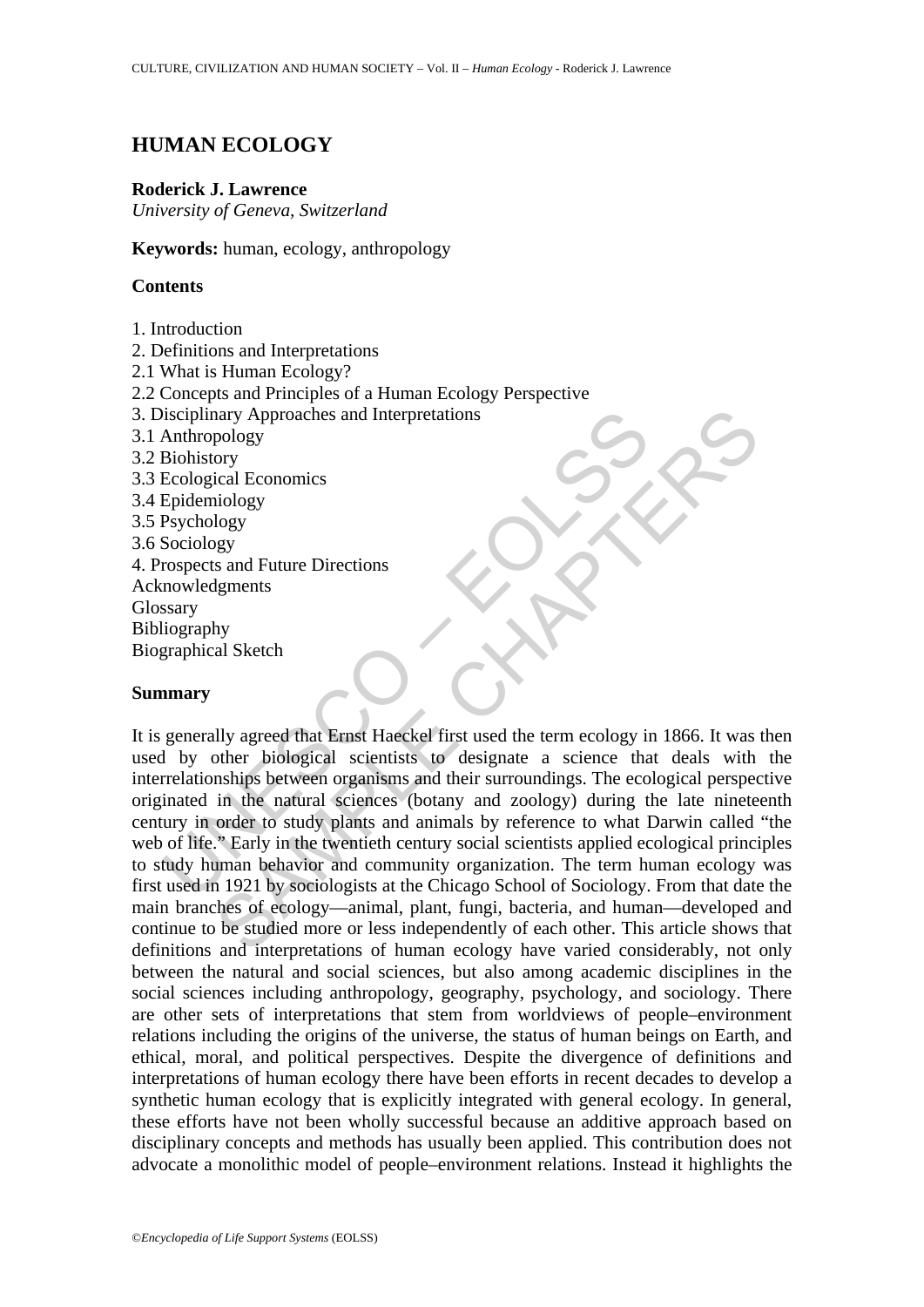theoretical differences between disciplinary approaches as well as their similarities and incompatibilities. It presents a conceptual framework that potentially overcomes obstacles for interdisciplinary collaboration. It recommends a pluridisciplinary method based on complex adaptive systems analysis combining objective and subjective approaches in which individual actors and social groups and institutions are attributed a crucial role.

### **1. Introduction**

People–environment relations have been common to the history of art, literature, philosophy, religion, and science. Throughout human civilizations, individuals, groups, and societies have been preoccupied about the historical and ongoing relationship between the macrocosm—the cosmos, Earth—and the microcosm—the habitat and its immediate surroundings. This omnipresent concern about the relations between anthropos and cosmos illustrates that people–environment relations can be considered in terms of religious beliefs, cultural worldviews, and scientific theories and concepts in a range of disciplines and professions.

This contribution is not meant to provide an historical overview of people–environment relations. Instead it is appropriate to recall that people–environment relations are fundamental philosophical subjects. These relations involve assumptions, beliefs, ideals, and values that should not be taken for granted because they are used implicitly or explicitly by authors to formulate economic, political, religious, and scientific interpretations.



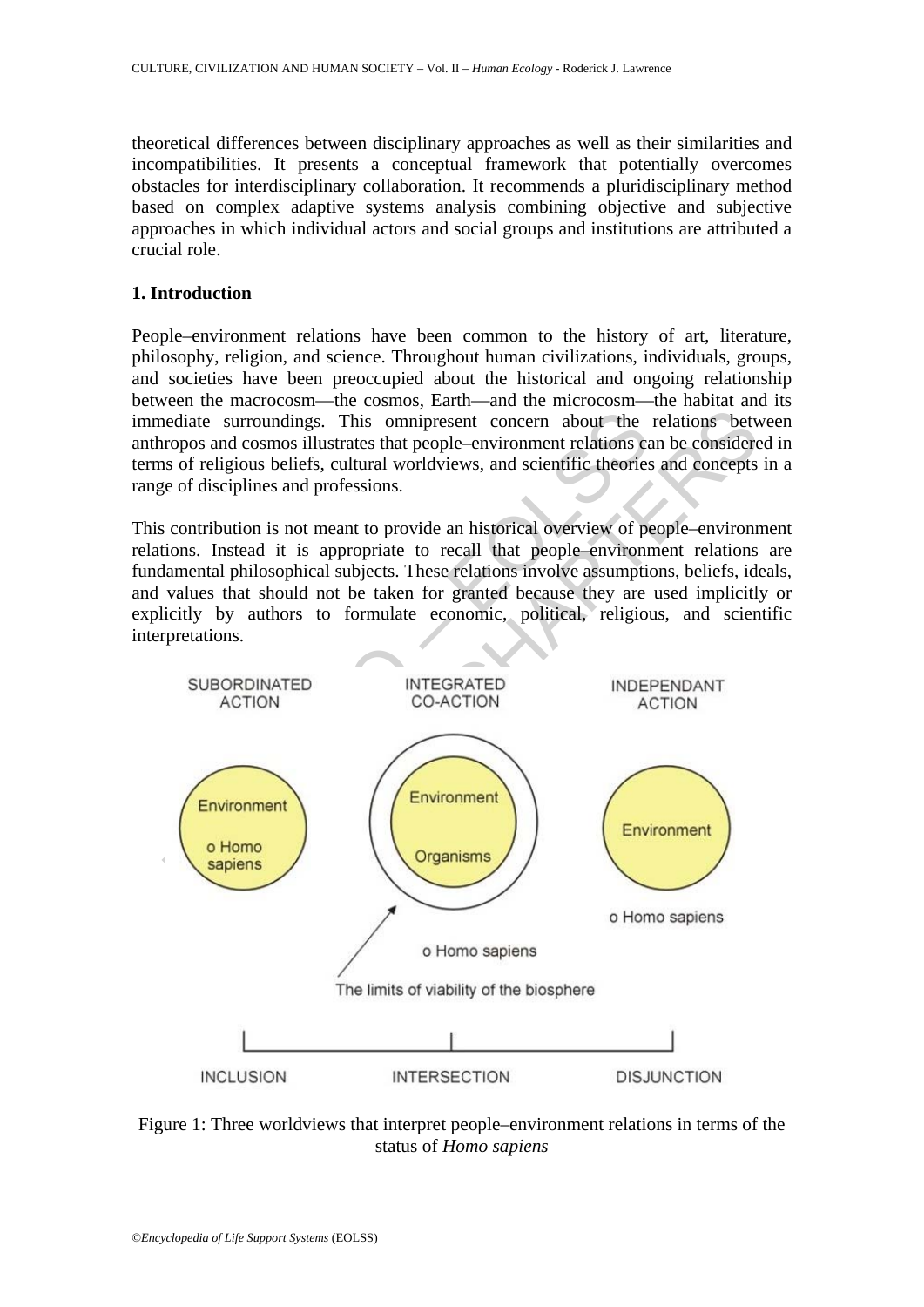At the outset, it is useful to consider the diverse, sometimes contradictory interpretations of people–environment relations in terms of two common worldviews shown in Figure 1. Inclusive interpretations, shown on the left hand side, represent those contributions of authors who use a homology between cosmos and anthropos which has been recorded in the Bible. For example, during the nineteenth century Alexander von Humboldt, a Prussian geographer, presented this interpretation in his book titled *Cosmos*. Similarly Emerson and Thoreau applied it in their contributions. This interpretation forms the conceptual foundation of the current "deep ecology" movement in North America and the political ecology of green parties in several countries. These interpretations share the worldview that the human species is indistinguishable from other biological species. All are subordinated to the conditions, laws, and processes of the Earth and the biosphere. Therefore it is plausible to use biological analogies to interpret human individuals, groups, and communities without considering the role of culture or human perception and cognition in the organization of habitats and the sustenance of human societies.

The disjunctive interpretation shown on the right hand side of Figure 1 is also recorded in biblical accounts of the Creation. It is part of the conceptual foundations and the development of biology, chemistry, and physics since the seventeenth century including the contributions of Newton and Darwin. This interpretation maintains that human beings have a unique and superior position in relation to all other organisms owing to the capacity of human culture to monitor, control, exploit, and modify constituents of the Earth. From this perspective human beings are external to and detached from the natural environment and they can act independently of it.

cognition in the organization of habitats and the sustenance of humor disjunctive interpretation shown on the right hand side of Figure ibliogal accounts of the Creation. It is part of the conceptual for biology, chemistry on in the organization of habitats and the sustenance of human societies.<br>
crive interpretation shown on the right hand side of Figure 1 is also recocounts of the Creation. It is part of the conceptual foundations and<br>
and Each of these two contrasting interpretations of people–environment relations is an anomaly and a critique of the other. This article suggests that neither of these interpretations is satisfactory if human ecology is to apply a holistic conceptual framework. For example, those authors who adopt the disjunctive interpretation consider nature and culture at opposite poles of this axis, and they refuse to integrate human society in the biosphere. This viewpoint therefore ignores the fact that those human activities that have negative impacts on constituents of the environment can have negative consequences for human societies. In contrast, the independent action or creative behavior of an individual or a group should be inscribed within the limits of the biosphere and the specific conditions of human ecosystems.

A third interpretation is shown in the middle of Figure 1. This interpretation is founded on principles of integrated co-action. Hence, there is continual interchange between ecological, biological, and cultural components of human ecosystems. This means that one set of components will not change independently of the others. In principle, humans are totally dependent on the underlying set of biological systems and processes that operate in their own bodies, in human ecosystems and in the biosphere. This dependency is crucial to the extent that all products of culture—including the economy, institutions, and technology—are not viable unless the human society that produced them satisfies the biologically determined principles of the Earth and human life.

People–environment relations are multidimensional. The world is complex, and it should be recognized that it is not possible to observe, monitor, and explain all its components. The world is also continually changing because ecological, economic, and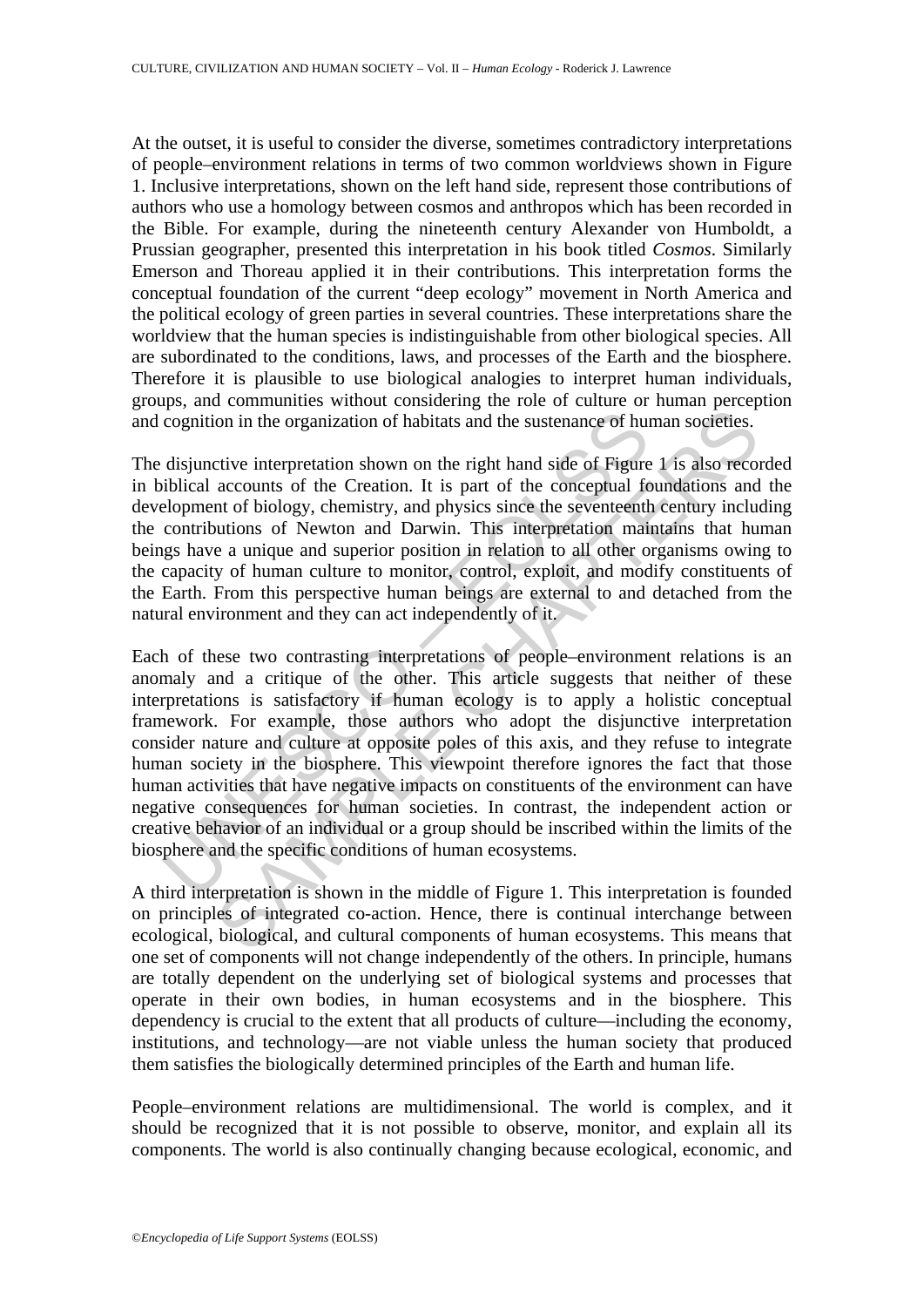other social systems are not static nor delimited by impermeable boundaries. Even in the absence of human activities, some changes to ecosystems are abrupt and unpredictable, leading to significant modifications over the long term. One can argue that the investigation of such a complex subject cannot be based on a unified theory because sets of complementary views are unavoidable.

No single discipline or perspective can understand and explain people–environment relations in a comprehensive way. Nonetheless, each disciplinary approach contributes within its specific and compartmentalized area of knowledge to this vast topic. Collaboration and coordination of contributions is necessary in order to overcome disciplinary confinement. However, the study of people–environment relations in general, and human ecology in particular, still remains divided between the social and physical sciences as well as between the theoretical and applied approaches in each of these sciences. Today the main obstacle that hinders an integrated framework is the compartmentalized disciplinary focus of scientists and professionals who do not share definitions and interpretations but adopt exclusive stances. Therefore, there is a need to replace the addition of multiple disciplinary contributions by transdisciplinary concepts and methods. A conceptual framework for the application of this method is included in this contribution.

### **2. Definitions and Interpretations**

e sciences. Today the main obstacle that hinders an integrated<br>partmentalized disciplinary focus of scientists and professionals<br>intions and interpretations but adopt exclusive stances. Therefore<br>ace the addition of multi cress. Today the main obstacle that hinders an integrated framework is<br>ntalized disciplinary focus of scientists and professionals who do not s<br>and interpretations but adopt exclusive stances. Therefore, there is a need<br>a The term "ecology" derives from the ancient Greek words *oikos* and *logos* and means "science of the habitat." It is generally agreed that this term was used first by Ernst Haeckel (1834–1919), a German zoologist, in 1866. The word ecology designates a science that deals with the interrelationships between organisms and their surroundings. Since the late nineteenth century the term "ecology" has been interpreted in numerous ways. For example, in the natural sciences, botanists and zoologists use the term "general ecology" to refer to the interrelations between animals, plants, and their immediate surroundings. The number of contributions about the science of ecology grew from the beginning of the twentieth century following some seminal publications including those by Eugene Warming (*Oecology of Plants: An Introduction to the Study of Plant Communities*, in 1909) and C. C. Adams (*Guide to the Study of Animal Ecology*, in 1913).

A distinction is often made in the biological sciences between "autecology" and "synecology": Whereas autecology studies the interrelations between organisms of one species and its environment, synecology analyzes the interrelations between communities of biological species—animals, plants, fungi, and bacteria—in terms of their interrelations with one another and with the biotic and abiotic constituents of their environment. During the twentieth century synecology became the dominant mode of scientific study because empirical research showed that animal and plant organisms, bacteria, and fungi establish viable relationships with their environment through collective mechanisms that stem from a system of relations and networks rather than independent action.

Plant and animal ecologists maintain that the interaction between organisms and all the components of ecosystems follow principles that refer to their similarities and their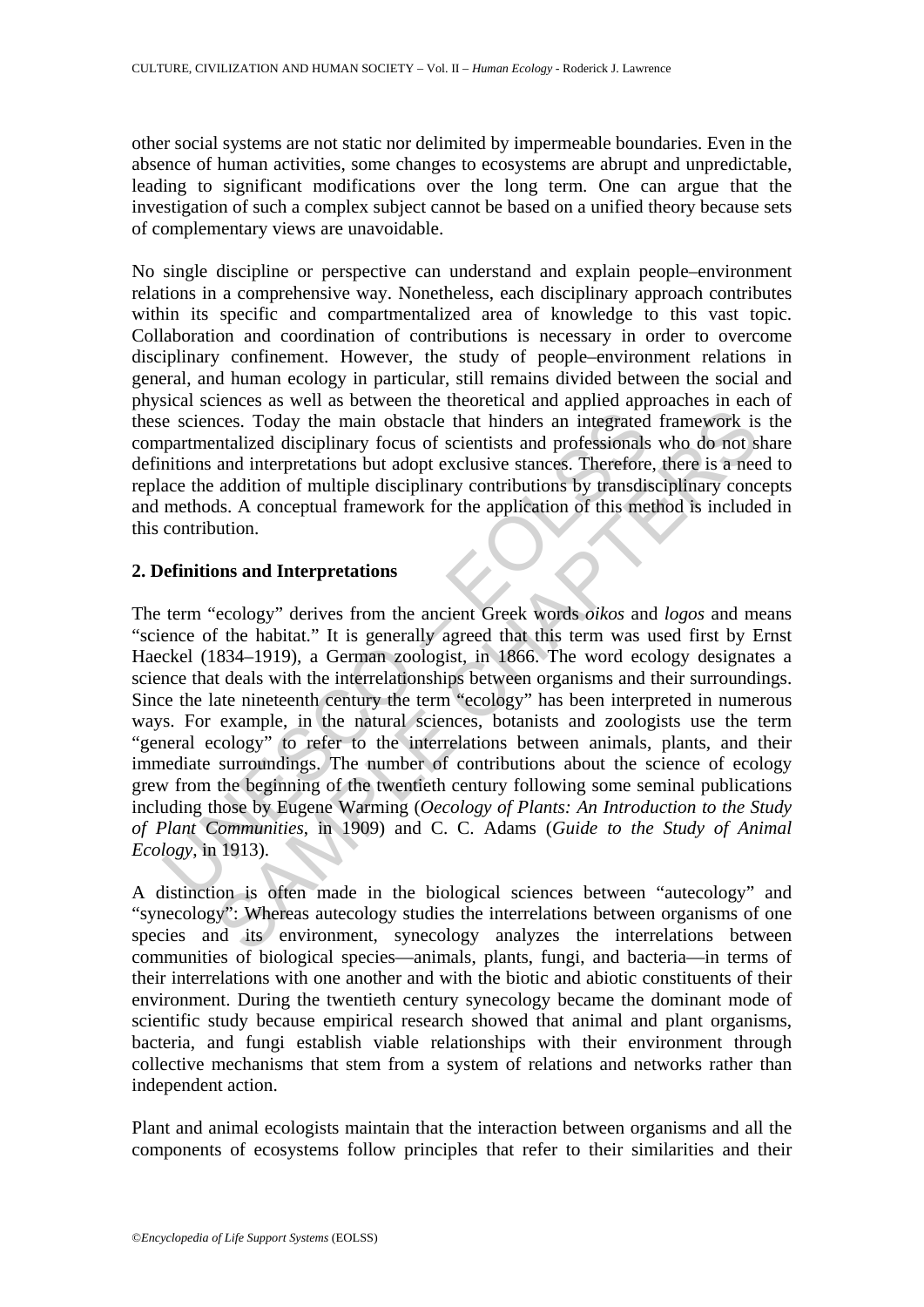differences. A community develops from simple to more complex forms through a sequence of developmental stages known as succession. This term refers to the slow progression of changes in communities of animals and plants owing to changes in ecological and climatic conditions. The evolutionary trend is such that some species with a longer life span become dominant in a particular biotope for a certain time period which may correspond to a climax state. Climax is a dynamic equilibrium state that is determined by the limiting factors of the climate, soil, or other ecological conditions. It refers to the culmination of the evolution of animal and plant communities that corresponds to the optimal development of the biomass with respect to specific ecological conditions. By using an analogy, some contributions to people–environment studies imply that human groups and communities are natural phenomena that develop by slow progression and succession processes. This interpretation means that psychological and social characteristics of human individuals and societies are equated with biological factors, that competition between human beings is an innate biological process, and that climax is the outcome.

is biological factors, that competition between human beings is a<br>cess, and that climax is the outcome.<br>
contrast to general ecology, "human ecology" usually refers te<br>
amic interrelationships between human populations an gical factors, that competition between human beings is an innate biolog<br>dical factors, that competition between human beings is an innate biolog<br>d that climax is the outcome.<br>to general ecology, "human ecology" usually r In contrast to general ecology, "human ecology" usually refers to the study of the dynamic interrelationships between human populations and the physical, biotic, cultural, and social characteristics of their environment and the biosphere. However, this is not the original meaning of this term, which was first used in 1921 by Robert Park and Ernest Burgess in their contribution titled *An Introduction to the Science of Sociology*. They defined human ecology as the study of the spatial and temporal organization and relations of human beings with respect to the "selective, distributive and accommodative forces of the environment." This publication became a landmark for many other contributions that studied the spatial distribution of human populations, especially in urban areas. In addition, the application of concepts borrowed from plant and animal ecology for the study of human communities implied that human ecology was interpreted as the study of those biotic factors that influence the social organization and spatial distribution of human groups and communities. The majority of these contributions interpreted urban "space" as a surrogate for "environment."

During the last three decades ecology has been a word *à la mode* because it has also acquired a stronger political connotation. Nonetheless this approach can be traced back at least to the mid-nineteenth century when authors such as George Perkins Marsh in North America drew attention to what they considered to be the anthropogenic causes of environmental problems. A similar approach has been increasingly used by authors from the 1960s, including Rachel Carson in *Silent Spring*, first published in 1962.

The Club of Rome, a nongovernmental organization founded in 1968, is an international "think tank" that considers the interrelations between modern industrial societies and the global environment. This group maintains that unqualified increases in gross national product (GNP) can have irreversible negative impacts on the biosphere that would ultimately lead to a global ecological crisis. Concurrently activists in other organizations and government officials in many countries, especially in Europe, have advocated a political ecology—"the green movement"—in response to publications about many kinds of environmental issues including wildlife conservation, energy consumption, and pollution by "Man the perturbator." The authors of this interpretation use the term ecology as a synonym for "natural environment." The growing public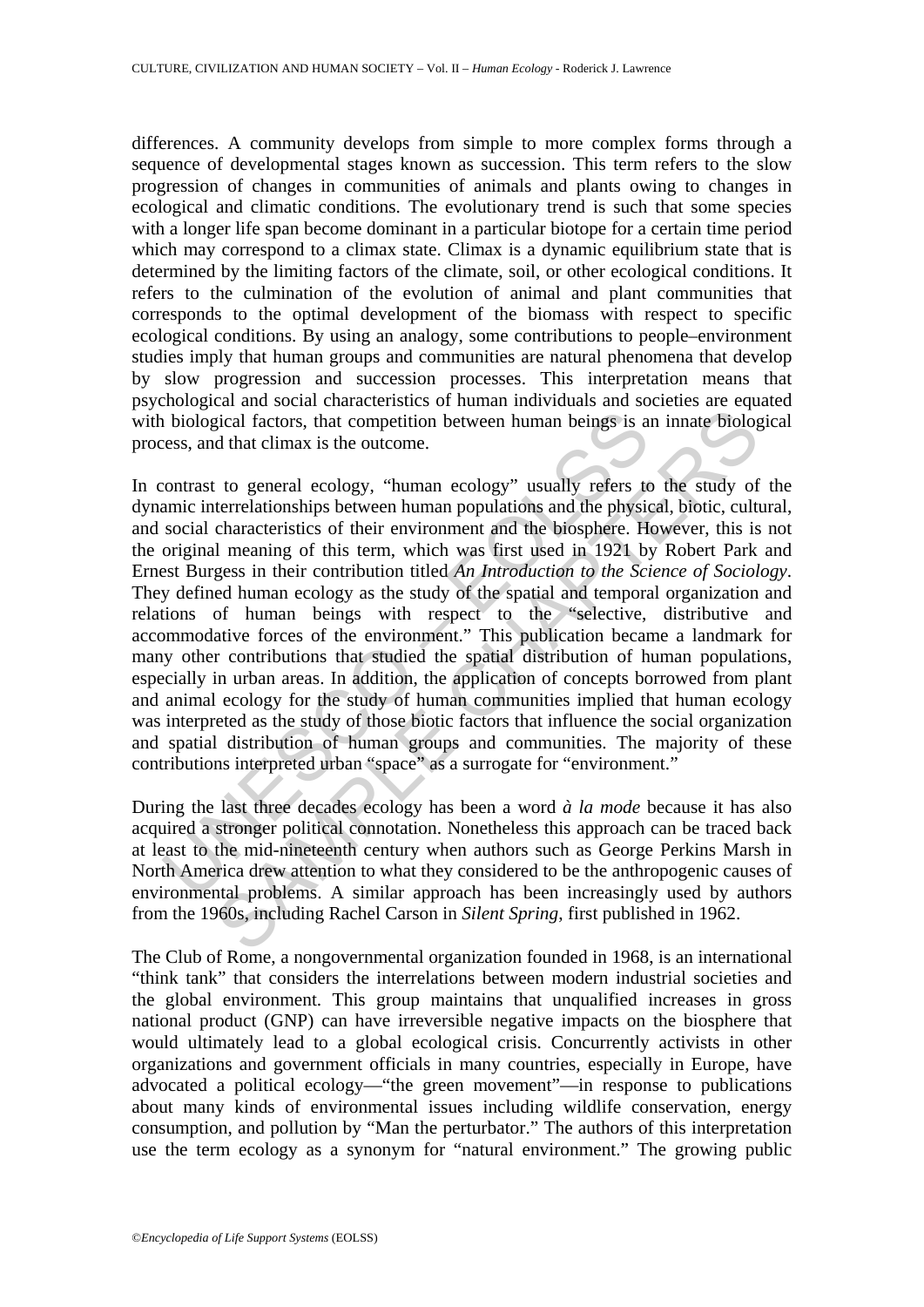perception of the seriousness of environmental problems since the 1960s has led others to use ecological knowledge for the preservation of natural resources, ecosystems, and the biosphere. In 1972, the first United Nations Conference on the Human Environment, held in Stockholm, explicitly promoted environmental protection as both a local and a global concern. This approach was challenged by those who claimed that environmental protection would restrict economic growth.

social arrangements between people that define the rights, entitle<br>duties of persons, companies, or an authority (the right holde<br>dific entity (e.g. a constituent of the environment such as a forest es<br>styluate how the rig arrangements between people that define the rights, entitlements, obligatiof persons, companies, or an authority (the right holder) in relation of persons, companies, or an authority (the right holder) in relation in the e Political ecology has a strong legal and technocratic focus because environmental problems are considered pragmatically. These kinds of problems are meant to be overcome by legislation, technological efficiency, and economic measures to change the impacts of human production and consumption patterns on uses of resources and the discharge of wastes. This instrumental perspective has been complemented by an ethical one that has addressed property rights (including the rights of Nature). Property rights are social arrangements between people that define the rights, entitlements, obligations, and duties of persons, companies, or an authority (the right holder) in relation to a specific entity (e.g. a constituent of the environment such as a forest or a lake). Property rights stipulate how the right holder and other parties (non-property holders) are morally and legally required to act. They create interdependence between people and resources as well as issues of distribution and fairness. In Western countries, private claims, rights, and responsibilities regarding environmental resources often fail to meet the collective or public need for environmental protection and intergenerational equity. Consequently, state regulation is deemed necessary in many of these countries. In contrast, in former socialist countries in eastern Europe, it is sometimes recognized that state ownership of land and resources has been detrimental to these constituents of the environment. It is often argued that private property rights will assist in solving environmental problems in these countries.

Some scientists have argued that the biological and economic productivity of the world can be increased by a better understanding of ecological systems, their structure, functions, and processes. In this respect, ecological knowledge is considered to be a tool for economic development. Economists suggest that the ecological dimensions of human ecosystems comprise all "natural capital" which can be considered as stocks of renewable and nonrenewable resources. In contrast, the economic dimensions of human ecosystems include all human-made artifacts ("human capital"). This distinction between environmental and economic constituents is not straightforward. For example, all kinds of cultivated land for food production include a mixture of natural and humanmade components.

Another ecological interpretation examines constraints to a viable life on Earth by applying the first and second laws of thermodynamics to the ecosystem concept. Most ecosystems are sustained as long as solar energy is supplied directly, but some (such as caves) depend on imported energy from other ecosystems. The flow of materials, the transformation of energy, and the organization of food chains and cycles are crucial to the functioning of both organisms and ecosystems as well as to how they are sustained in relation to variability and change in the environment. Both natural scientists and economists have contributed to the development of theoretical frameworks and their applications. For example input–output models have been used to measure and monitor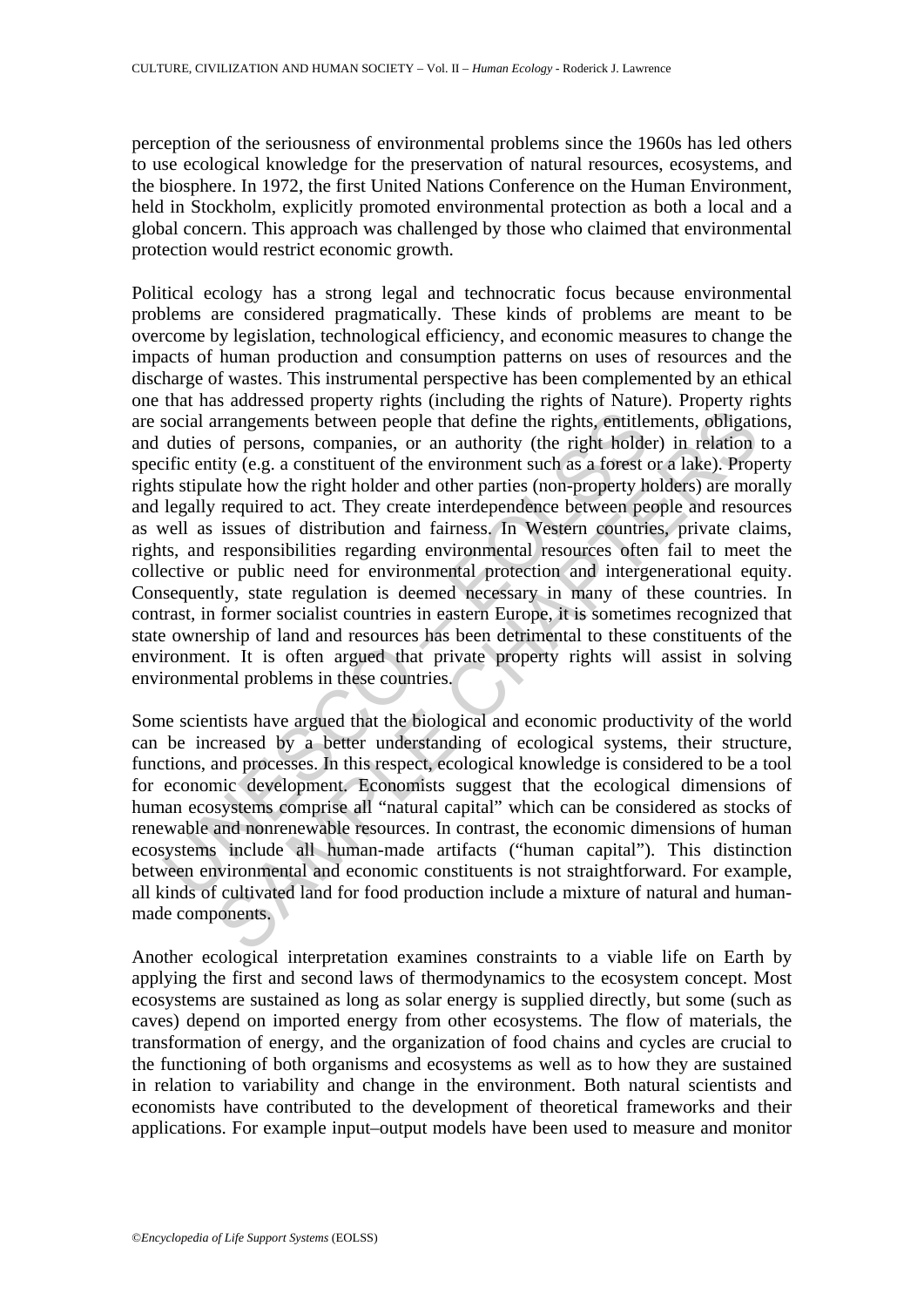flows of energy, water, nutrients, and wastes either in terms of actual quantities or equivalent monetary values.

Human habitats define ecological and economic limits that circumscribe the livelihood of resident populations. In principle, the relationship between resources and human societies is mediated by information, knowledge, and values (including religious doctrine and myths). Other components that interact with the economy include human goals and ideals, technology, information and knowledge, as well as administrative, legal and political dimensions. The way that societies and groups develop and use technologies to fulfill their needs and sustain themselves is also a means for constituting and reaffirming societal goals, group and national identities, social norms, and cultural values. From this perspective, it is possible to explain why the nourishment required by an Eskimo differs significantly from that of an Australian aborigine, while that of a Tibetan farmer differs from that of a Berber of North Africa. In principle, although the vital need for nourishment is common to all human beings, the amount of energy required for survival is relative and variable between and within human societies. In principle, nutrition is mediated by a range of biological, climatic, cultural, and physiological mechanisms and rules that vary between races, across cultures, and within societies, as well as over the course of time.

tan farmer differs from that of a Berber of North Africa. In principation and the momentum is common to all human beings, the irred for survival is relative and variable between and within his criple, nutrition is mediated mer differs from that of a Berber of North Africa. In principle, although<br>for nourishment is common to all human beings, the amount of energy<br>for nourishment is common to all human beings, the amount of energy<br>twival is re Human economies explicitly involve environmental issues including thermodynamic evolution away from equilibrium. The global system and local ecosystems define ecological limits on the resident populations. Whether and how these limits are interpreted in relation to energy supply and transformations, food production and water consumption, the generation of wastes and recycling, or uses of renewable and nonrenewable resources is related to the culture of these populations. In principle, the relationship between available means and human societies is mediated by information, knowledge, and values that are used implicitly or explicitly to invent and use resources, create tools, harness energy, and develop skills. Whatever theoretical perspective is used to explore human economies, one must acknowledge that decisions are made based on choices, customs, conflicts, negotiations, and compromises. Despite the advance of scientific knowledge and new technologies, uncertainties remain and risks are omnipresent.

## **2.1 What is Human Ecology?**

Human ecology is a term that has been and still is characterized by a lack of consensus about what it means. In 1974, Bruhn presented a useful overview of the development of human ecology studies in disciplines including anthropology, geography, psychology, and sociology. He also attempted to identify whether the contributions in each of these disciplines can be the basis of an interdisciplinary approach for people–environment studies. However, he was not optimistic. He argued that social scientists in these disciplines have frequently used a biological analogy by treating human habitats as metabolisms. This analogy means that these habitats are studied in terms of their abiotic and biological components as well as flows of energy and materials. Unfortunately, anthropological dimensions including human customs, knowledge, and values, as well as communication and information, are not considered. Consequently, most of these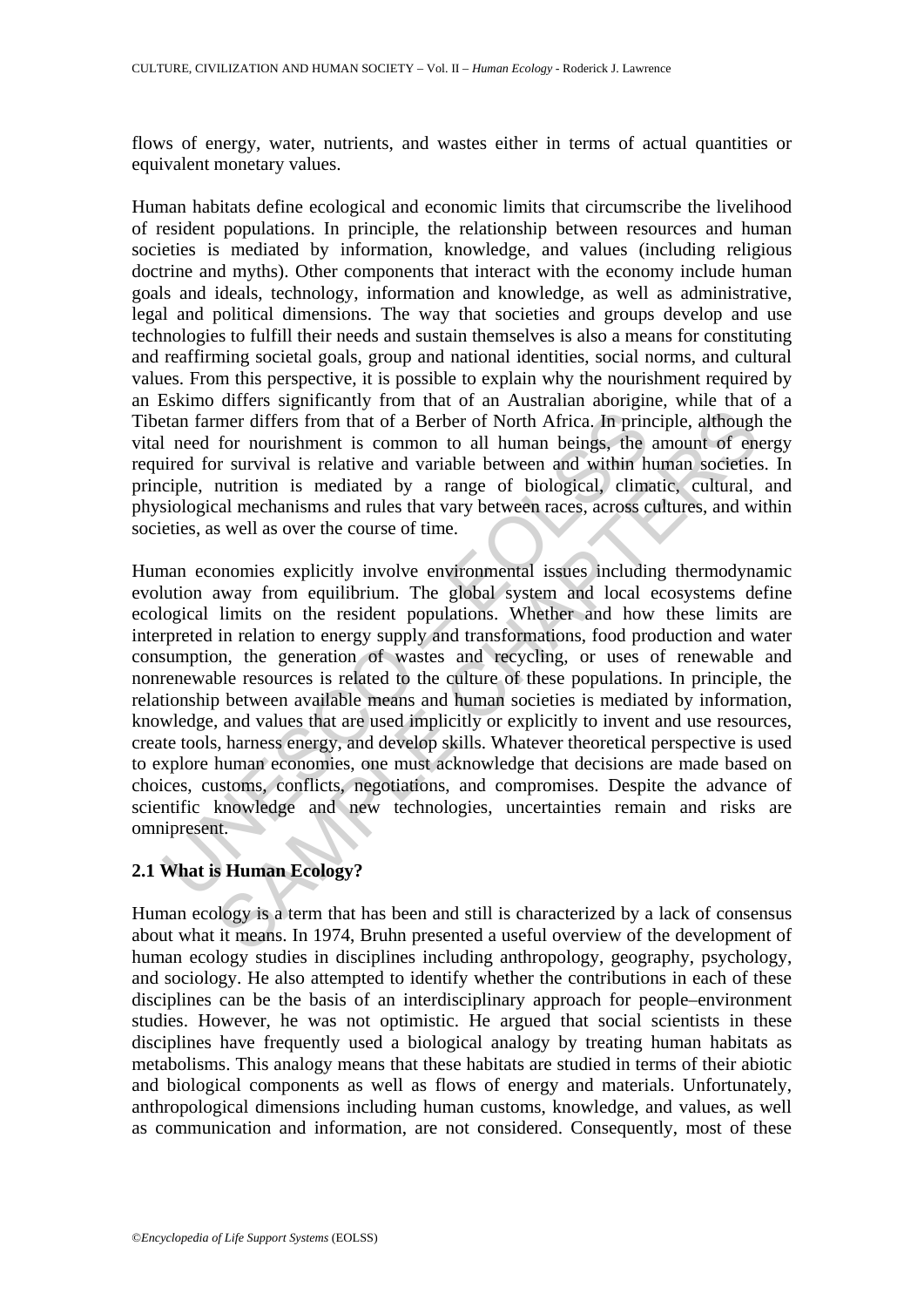contributions do not provide a framework that integrate principles from both the social and natural sciences.

-

- -
- -

## TO ACCESS ALL THE **34 PAGES** OF THIS CHAPTER, Visit: [http://www.eolss.net/Eolss-sampleAllChapter.aspx](https://www.eolss.net/ebooklib/sc_cart.aspx?File=E6-23-06)

#### **Bibliography**

**Example 7**<br>
In I., Rapoport A., and Wohlwill J., eds. (1980). *Human Behavior and*<br>
comment and Culture, 351 pp. New York: Plenum Press. [The authors consider<br>
ions between cultural factors and the physical environment fr Stapport A., and Wohlwill J., eds. (1980). *Human Behavior and Environment*, Van and Culture, 351 pp. New York: Pleum Press. [The authors emisted the complex owe an cultural factors and the physical environment from divers Altman I., Rapoport A., and Wohlwill J., eds. (1980). *Human Behavior and Environment*, Vol. 4: *Environment and Culture*, 351 pp. New York: Plenum Press. [The authors consider the complex set of relations between cultural factors and the physical environment from diverse disciplinary perspectives including human ecology.]

Bennett J. (1996). *Human Ecology as Human Behavior: Essays in Environmental and Development Anthropology*, 2nd ed., 387 pp. New Brunswick, NJ: Transaction Publishers. [The author shows how human interaction with the environment creates complex socio-natural systems.

Boyden S. (1992). *Biohistory: The Interplay Between Human Society and the Biosphere: Past and Present*, 265 pp. Paris: UNESCO. [The author presents a biohistorical analysis of biological, cultural, and ecological principles that sustain human populations.]

Bruhn J. (1974). Human ecology: A unifying science? *Human Ecology* **2**, 105–125. [An overview of contributions on human ecology in anthropology, geography, sociology, and psychology that highlights differences between approaches and concepts.]

Campbell B. (1985). *Human Ecology: The Story of our Place in Nature from Prehistory to the Present*, 196 pp. New York: Aldine. [An account of cultural adaptations to different environments from prehistory to the twentieth century.]

Gibson J. (1979) *An Ecological Approach to Visual Perception*, 222 pp. Boston: Houghton Mifflin. [A contribution that is meant to overcome the dichotomy of people–environment relations.]

Gifford R. (1987). *Environmental Psychology: Principles and Practice*, 472 pp. (2nd ed., 1997). Boston: Allyn and Bacon. [A useful overview of the concepts, principles, and methods of environmental psychology including ecological psychology.]

Hannigan J. (1995). *Environmental Sociology: A Social Constructionist Perspective*, 236 pp. London: Routledge. [The author argues that a society's willingness to recognize and deal with environmental problems is closely related to the claims, roles, and responsibilities of a relatively small number of individuals in the mass media, scientific research, and politics.]

Hardesty D. (1977). *Ecological Anthropology*, 310 pp. New York: Alfred A. Knopf. [A follow-up to the seminal contribution by Julian Steward that reinterprets cultural ecology.]

Hardin G. (1993). *Living Within Limits: Ecology, Economics and Population Taboos*, 339 pp. New York: Oxford University Press. [The author considers the limits of world population growth in relation to global resources and illusions stemming from science and technology.]

Hawley A. (1950). *Human Ecology: A Theory of Community Structure*, 456 pp. New York: Ronald Press. (Facsimile edition, 1998. Ann Arbor: University Microfilms International.) [This classic contribution defines human ecology as the study of the form and development of community in human populations.]

Hippocrates (1849). On air, waters and places. In *The Genuine Works of Hippocrates*. Translated and edited by Francis Adams. London: The Sydenham Society. pp. 190-222. [A useful edition of the famous